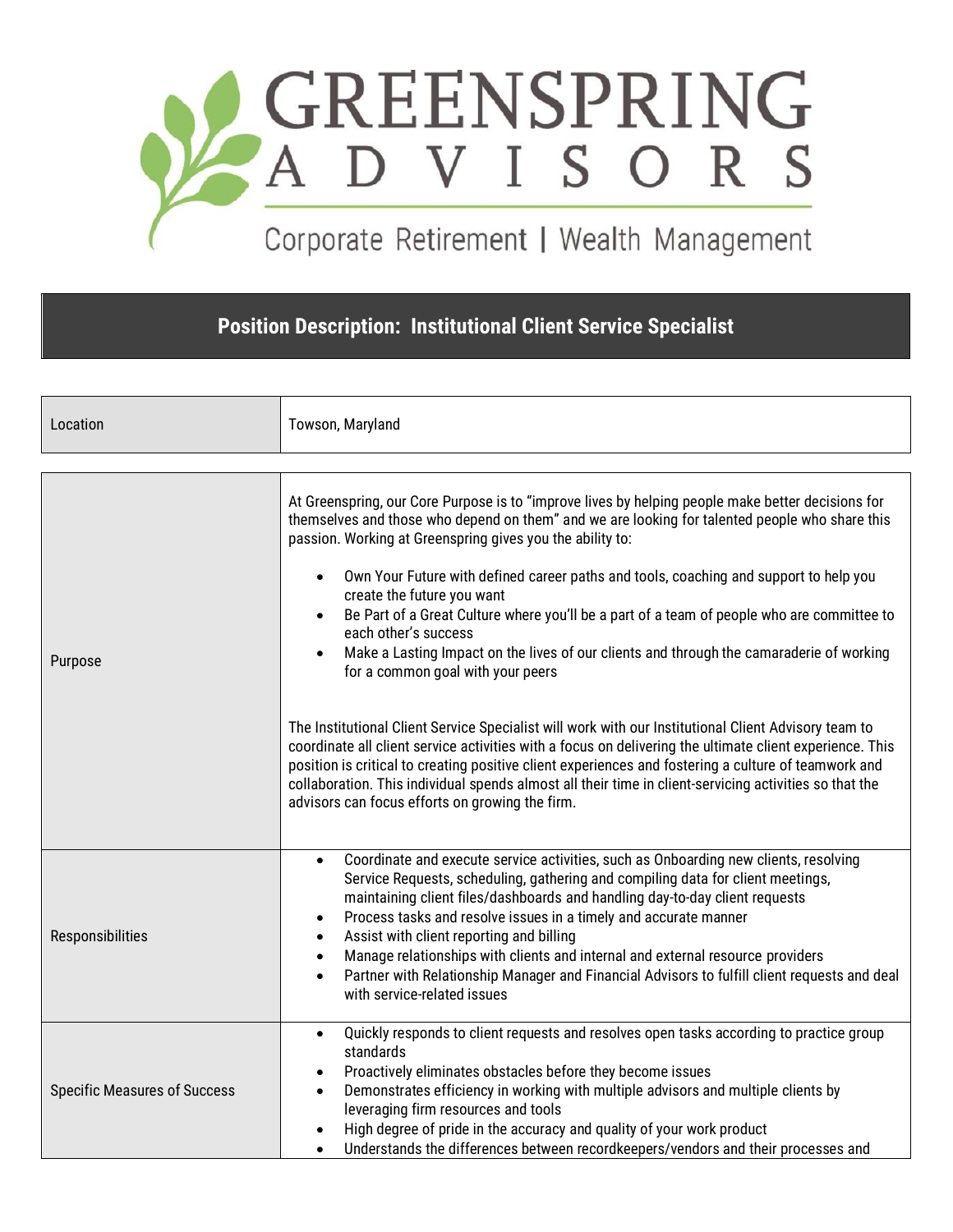| workflows (what forms are needed to accomplish different tasks, alternate options, and<br>processing requirements) |
|--------------------------------------------------------------------------------------------------------------------|
|                                                                                                                    |

## **Job Requirements**

| Industry/Business Experience           | Two years in financial services and/or administrative operations role preferred                                                                                                                                                                                                                                                                                                                                                                                                                                                                                                                                                                                                                                                                                                                                                                    |
|----------------------------------------|----------------------------------------------------------------------------------------------------------------------------------------------------------------------------------------------------------------------------------------------------------------------------------------------------------------------------------------------------------------------------------------------------------------------------------------------------------------------------------------------------------------------------------------------------------------------------------------------------------------------------------------------------------------------------------------------------------------------------------------------------------------------------------------------------------------------------------------------------|
| Education                              | College degree or comparable experience.                                                                                                                                                                                                                                                                                                                                                                                                                                                                                                                                                                                                                                                                                                                                                                                                           |
| Skills and Knowledge                   | Always focused on client needs and customer service<br>$\bullet$<br>Detail-oriented and methodical<br>Follows up and follows through<br>Exceptional organizational skills with a proven ability to multi-task and manage multiple projects<br>$\bullet$<br>A team player with good interpersonal skills and the ability to work collaboratively across<br>departments<br>Excellent oral and written communication skills<br>Demonstrated problem-solving abilities<br>$\bullet$<br>Ability to excel in a fast-paced, changing environment<br>$\bullet$<br>A self-starter who is assertive, proactive, independent, flexible and accommodating<br>$\bullet$<br>Expert in most Microsoft Office applications. Comfortable learning and navigating new technology<br>$\bullet$<br>and software applications. Experience with Salesforce a major plus. |
| Requirements/Additional<br>Information | The Client Service Specialist will be required to obtain their Series 65 license and/or the<br>$\bullet$<br>Qualified 401(k) Administrator (QKA®) and/or Accredited Retirement Plan Specialist (ARPS)<br>designation<br>This individual will report to the Director of People Operations<br>$\bullet$<br>The first 90 days of employment will include an extensive onboarding/training program.<br>$\bullet$<br>After the first 90 days and with manager's approval, the Candidate may be eligible to work from<br>$\bullet$<br>home for a specified number of days per month.                                                                                                                                                                                                                                                                     |
| How to apply                           | Send your resume to careers@greenspringadvisors.com                                                                                                                                                                                                                                                                                                                                                                                                                                                                                                                                                                                                                                                                                                                                                                                                |

## **Firm Profile**

Our founding partners came up with the idea for Greenspring in 2002 while working for two of the world's largest brokerage firms. Thrust into a fast-paced and competitive sales culture with little more than a phone book, a desk, and a phone, it quickly became clear that "clients" took a backseat to "commissions". But we had a different vision of what we wanted our careers to look like and how we wanted to work with our clients. So, in 2004 we started out on our own with a handful of clients who believed in us and a different vision for the future where we existed to serve them and not the other way around. From the beginning, we left behind the lack of transparency and conflicts of interest that made it so difficult to serve our clients in the best way possible and fully embraced a fiduciary duty to clients, placing their interests before our own. We always believed that if we worked hard, aligned our interests with our clients and did the right thing for them, kept our promises, gave back to the community, and hired great people the rest would take care of itself. Over 15 years later we have been incredibly fortunate to work with great clients, build an awesome team and give back hundreds of thousands of dollars to the communities in which we live and work through our Greenspring Charitable Fund and Greenspring Grant Program. At Greenspring, we have much to be grateful for and while a lot has changed since the beginning, one thing has remained constant – our clients come first.